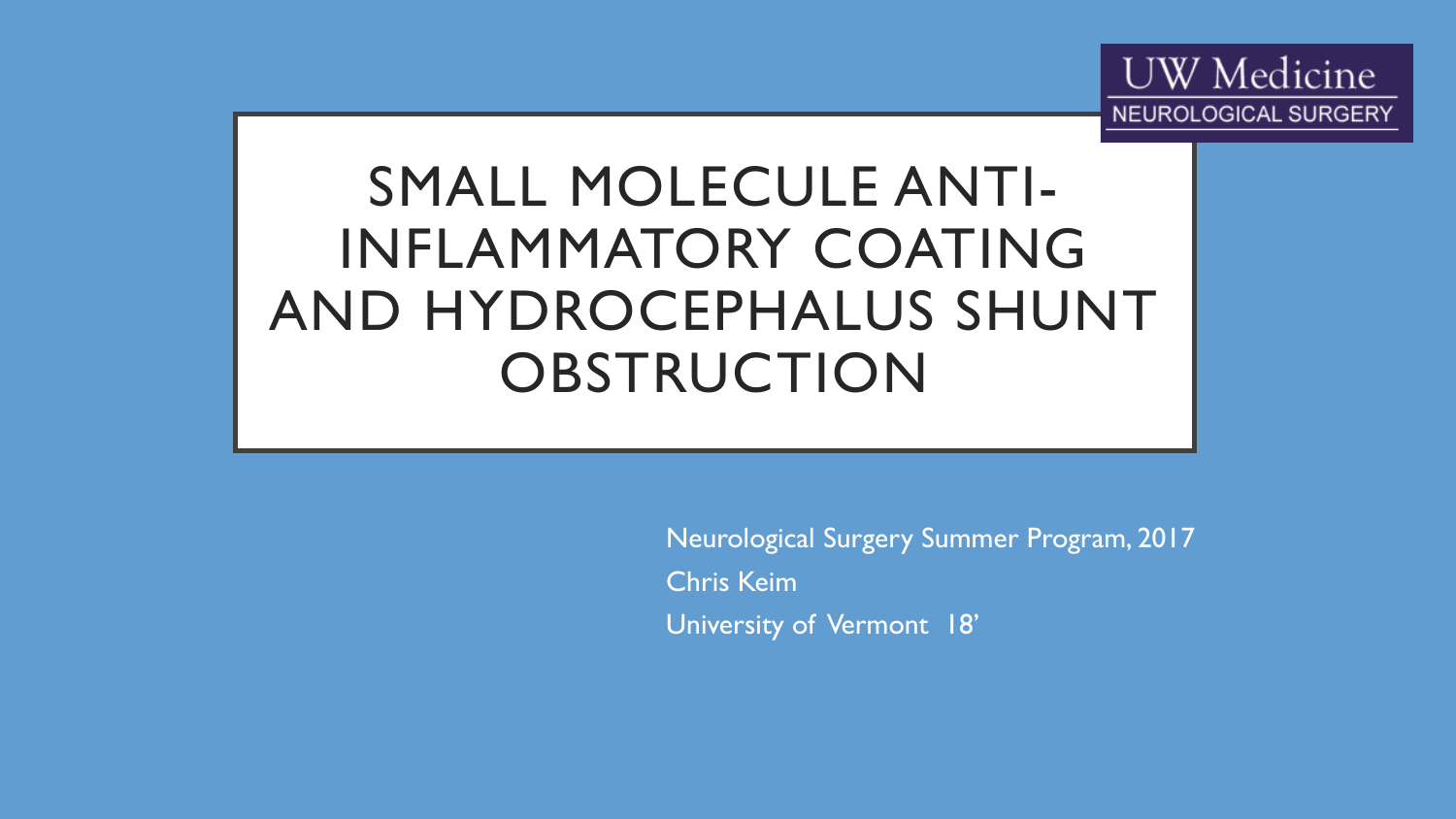## SHUNT OBSTRUCTION

- Hydrocephalus is the accumulation of CSF in the brain.
- 30-40% of shunts placed for the treatment of hydrocephalus require replacement at 1 year post-op.
	- 50% at 2 years post-op
	- >90% at 10 years post-op
- 50% of pediatric shunt failures are causes by non-infectious catheter obstruction.



(Hanak et al., 2017)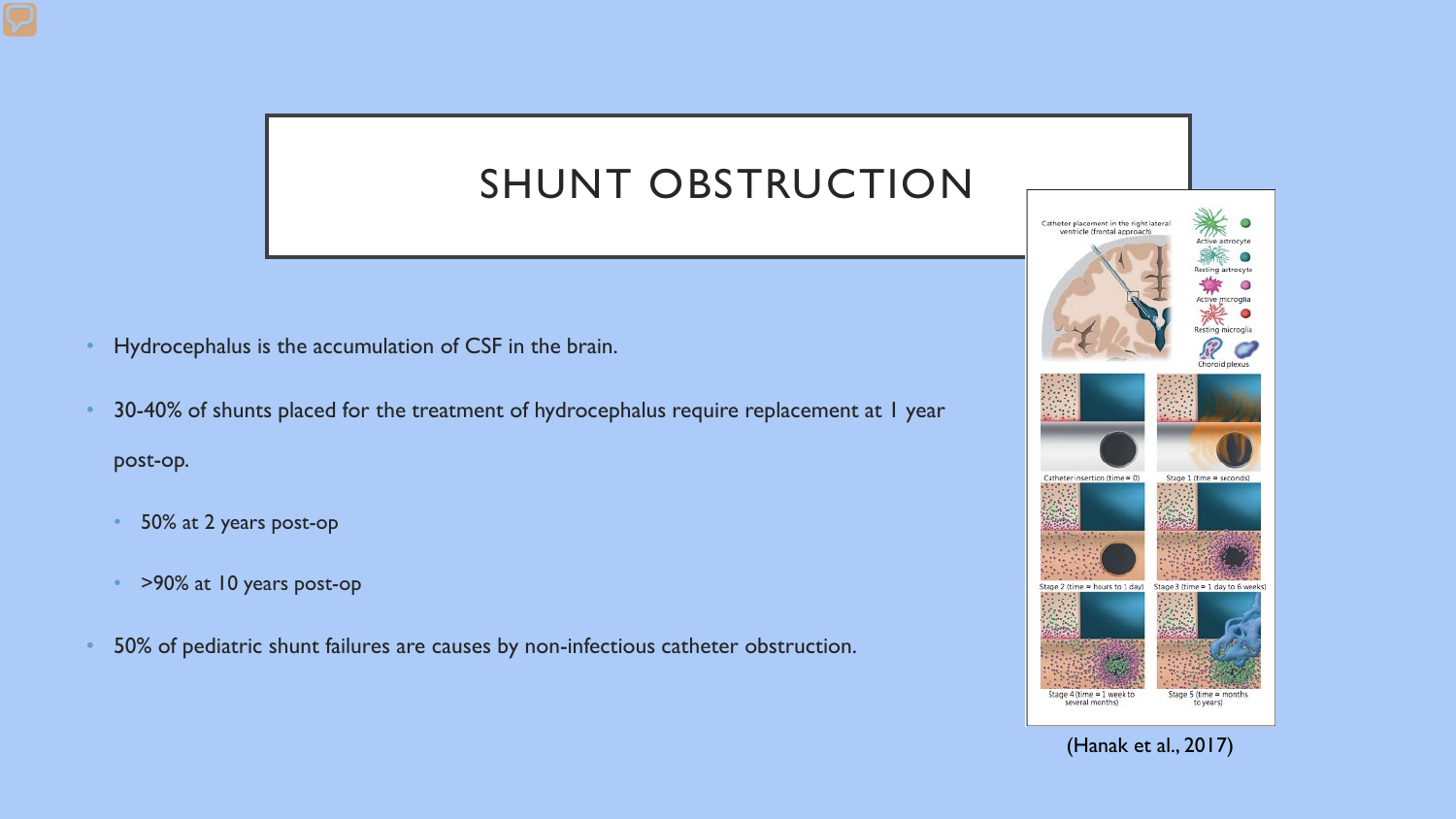#### PREVIOUS WORK

- Anti-inflammatory triazole scaffold small molecule coatings (E9 and RZA15) developed at MIT (Langer & Anderson laboratory).
- Intra-ventricular catheters coated with either E9 or RZA15 showed significantly reduced immune response to catheter in rabbits.
- Microglia are the first responding cells to the shunt, and thus the first 'layer' of obstruction
	- how might the coating interact with microglia?

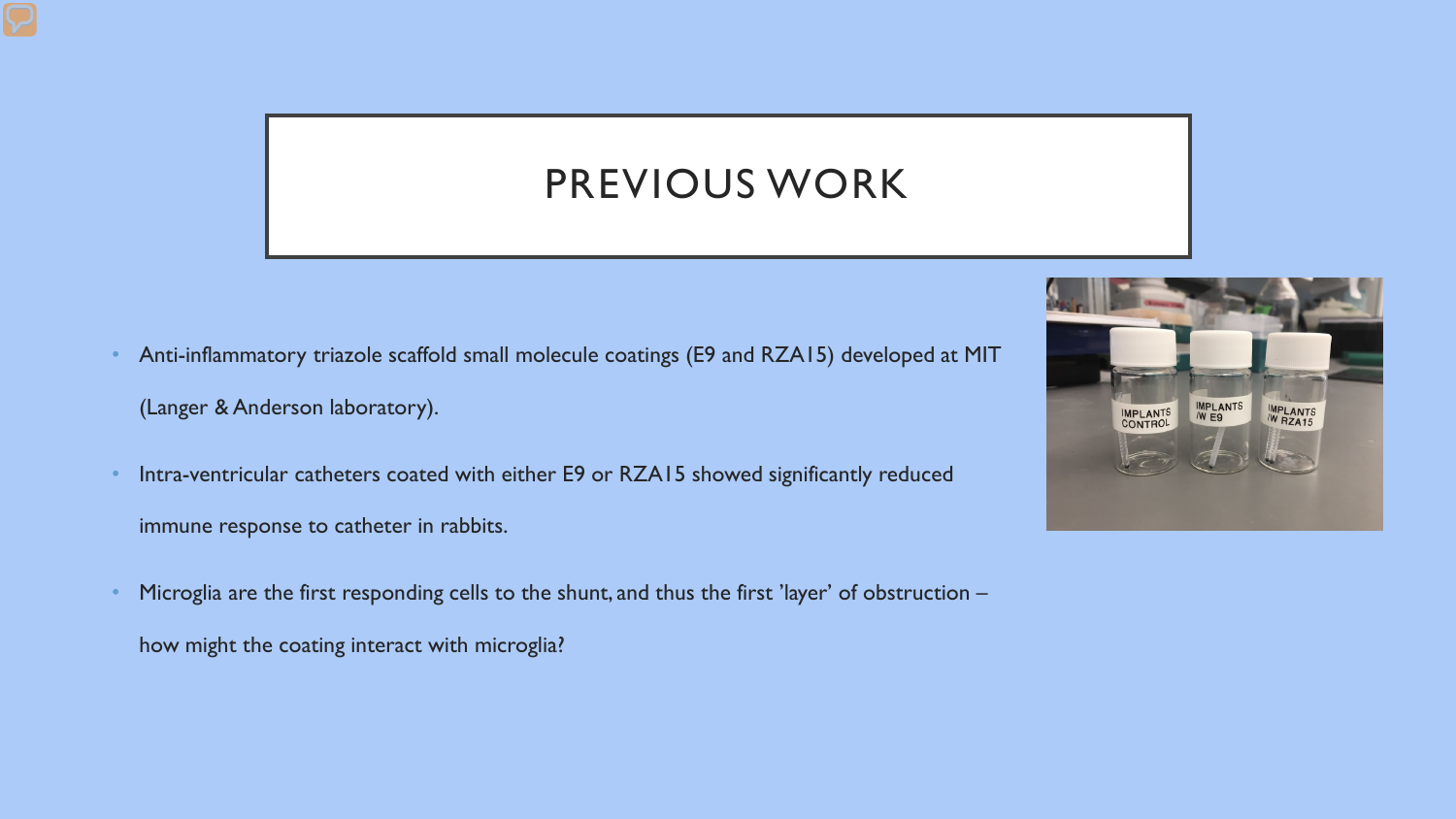## BV2 MICROGLIA

- Immortalized cell line, derived from murine primary microglia.
	- 90% similar gene expression with primary microglia in response to LPS.
- BV2 microglia placed into 12 well plates containing differing concentrations of LPS and IFN-γ.
	- Well I 'lowest stimulation'  $\rightarrow$  Well I2 'highest stimulation'
- Immunohistochemistry and the Griess reaction.





In vivo  $\alpha$ -Iba1 immunofluorescence of microglia, 40x.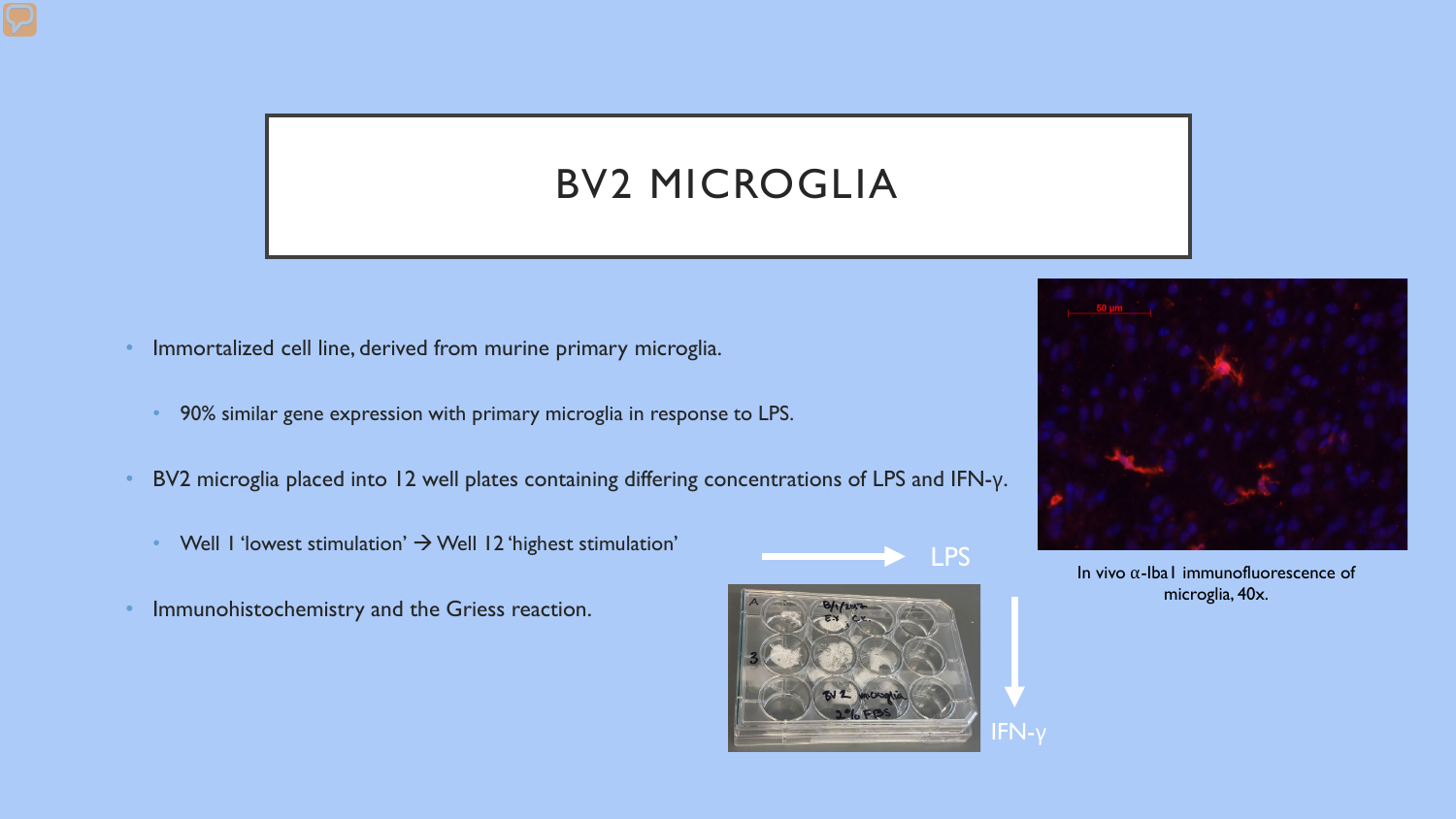#### BV2 MICROGLIA IMMUNOHISTOCHEMISTRY

• Microglia consistently displayed 'amoeboid'

morphology in low LPS and IFN-γ conditions.

• As the respective doses of LPS and IFN-γ

increased, microglia increasingly displayed 'rod'



Well 1 'low stimulation.' α-NFkβ (green) and  $\alpha$ -Rhodamine-Phalloidin (red) in vitro, 20x.



phenotype. **Well 12 'high stimulation.'** α-NFkβ (green) and  $\alpha$ -Rhodamine-Phalloidin (red) in vitro, 20x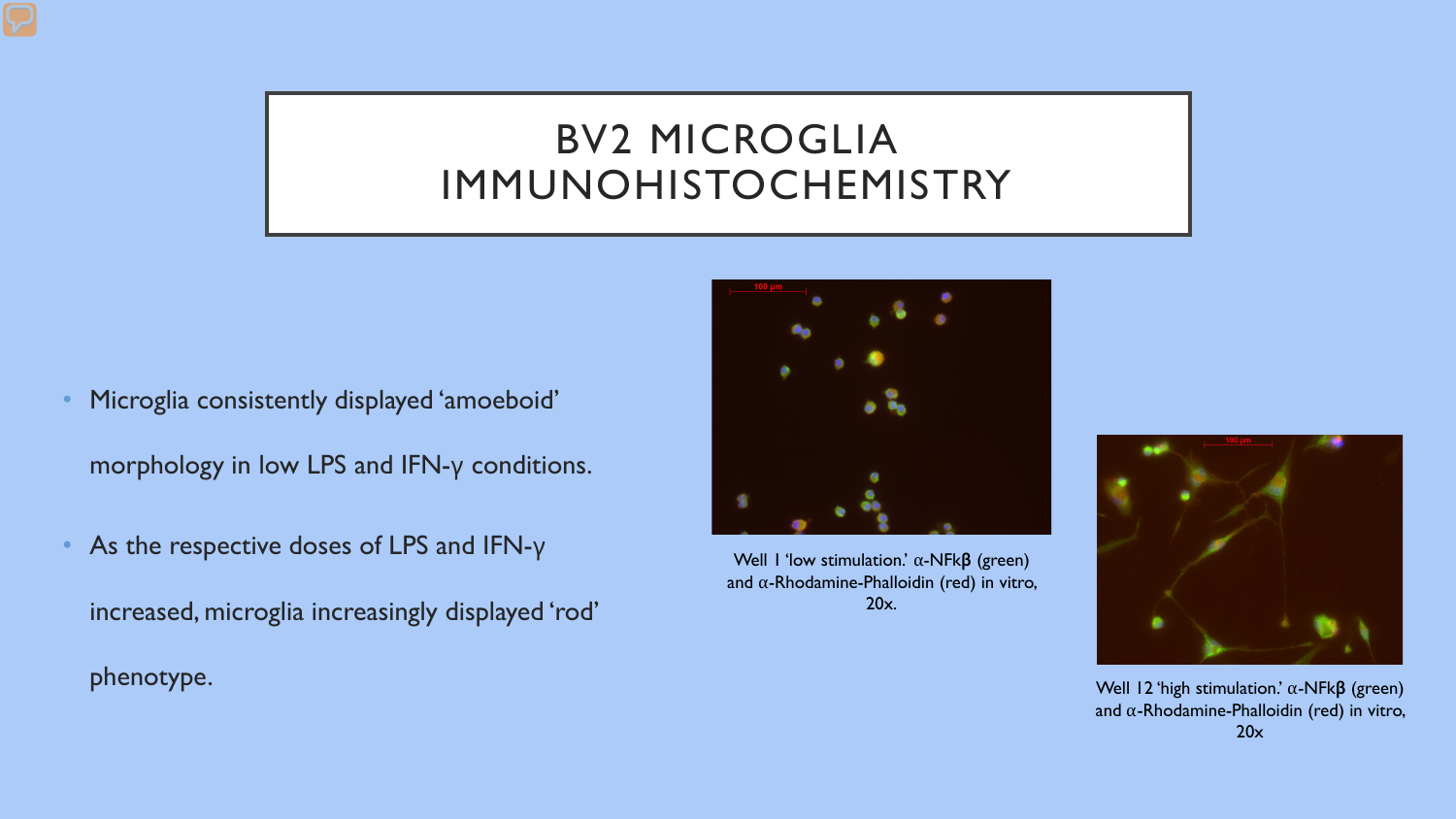## GRIESS REACTION

Measures nitric oxide (NO) formation, biomarker of inflammation.

- 96 well plates with media from BV2 microglia culture (varied LPS and IFN- γ concentrations) underwent Griess reaction, read using a plate reader measuring absorbance.
- Nitric oxide (NO) concentrations increased as LPS and IFN- $γ$ concentrations increased.





Low LPS Med LPS High LPS

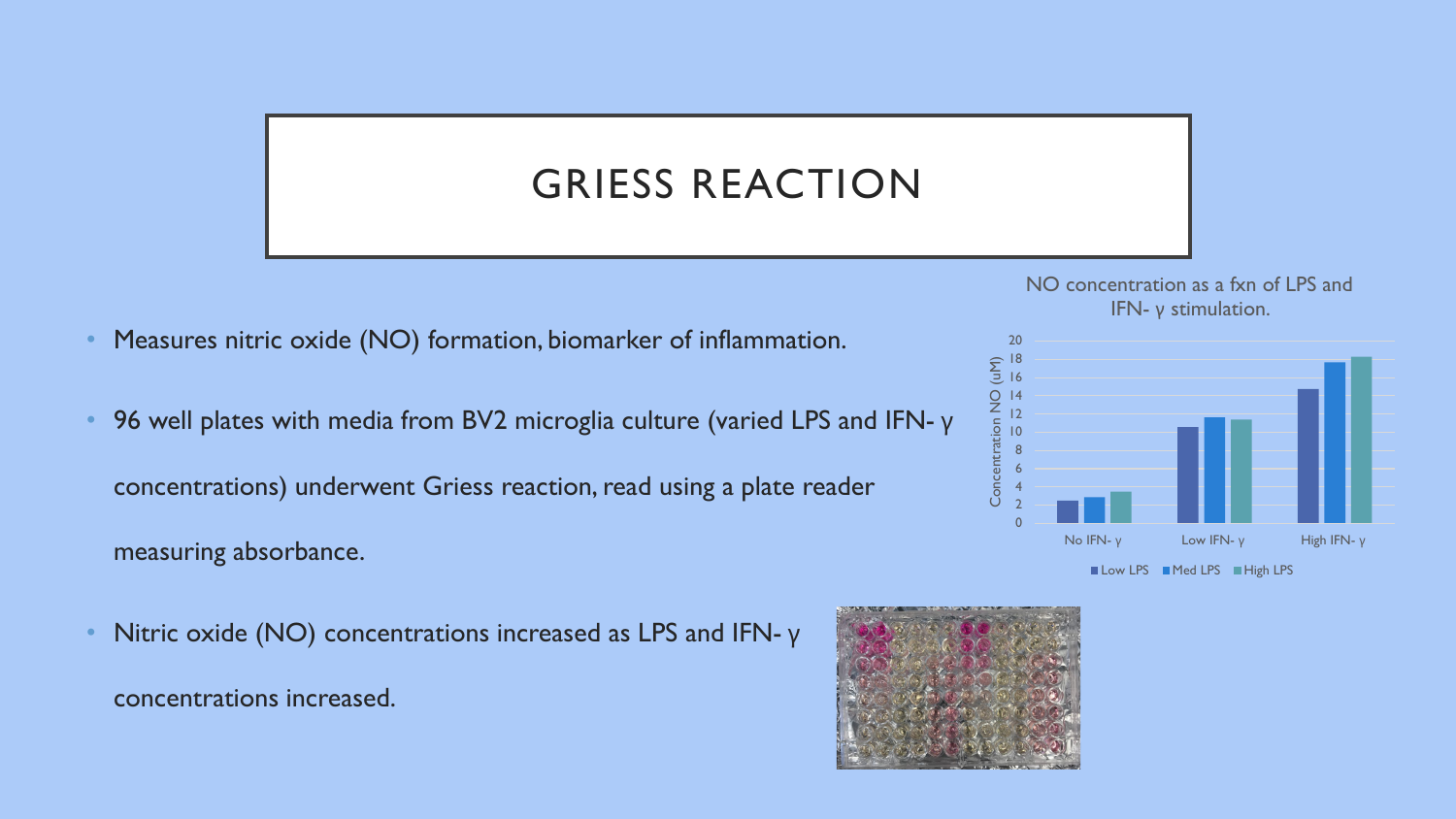#### FUTURE DIRECTIONS

- Repeatable experimental culture and stimulation conditions for BV2 microglia and immunohistochemical assays.
- It is possible to determine a mechanism for RZA15's anti-inflammatory action, using molecules that activate specific immune signaling pathways in microglia.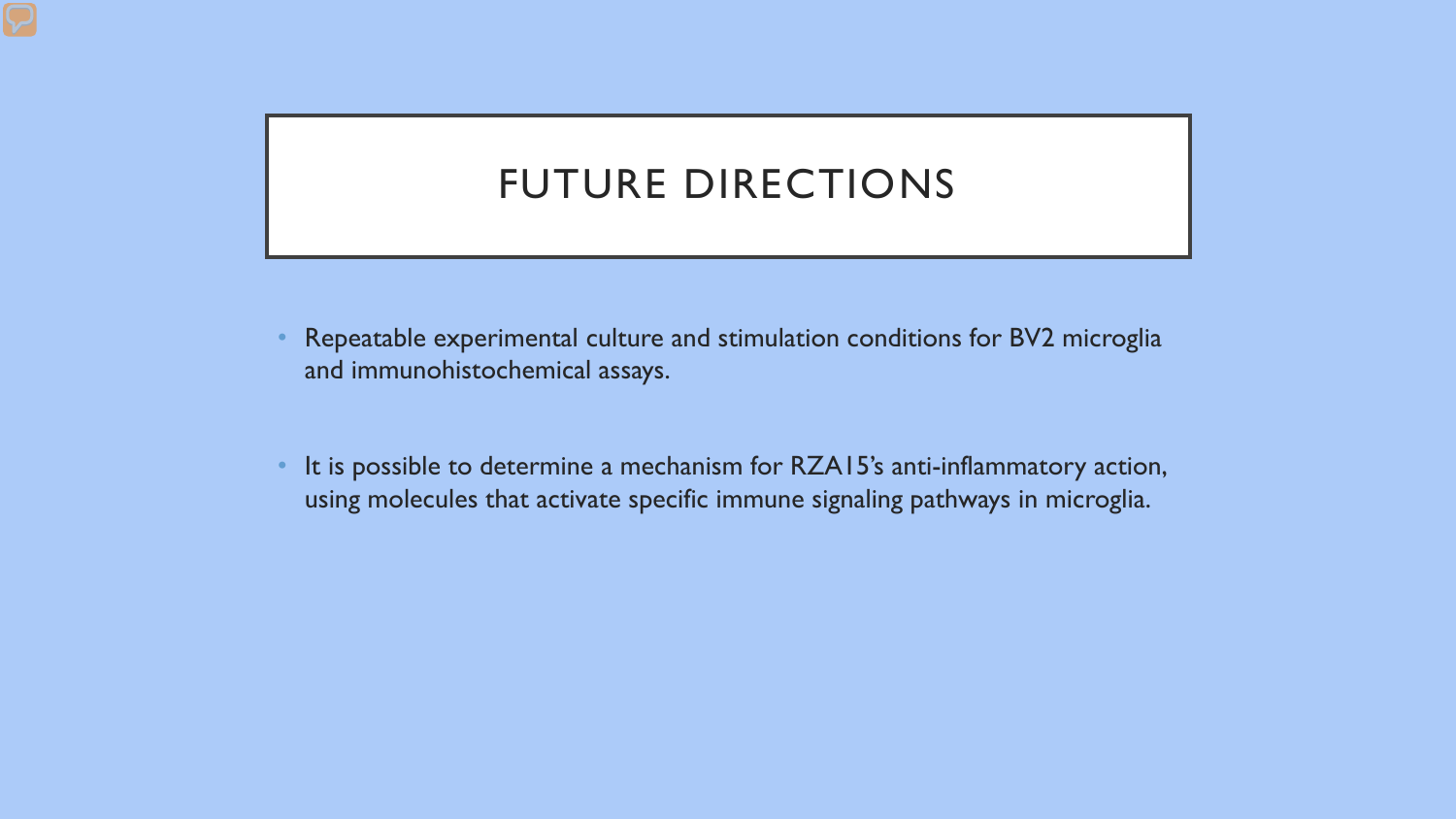#### ACKNOWLEDGEMENTS

- UW Neurological Surgery
	- Dr. and Mrs. Ellenbogen
	- Jim Pridgeon, MHA
	- Dontay Smith
	- Brian Hanak, M.D.
- Seattle Children's Research Institute
	- Robert Hevner, M.D., Ph.D.
	- **Erica Young**
	- Ray Daza
	- Jessica Lo